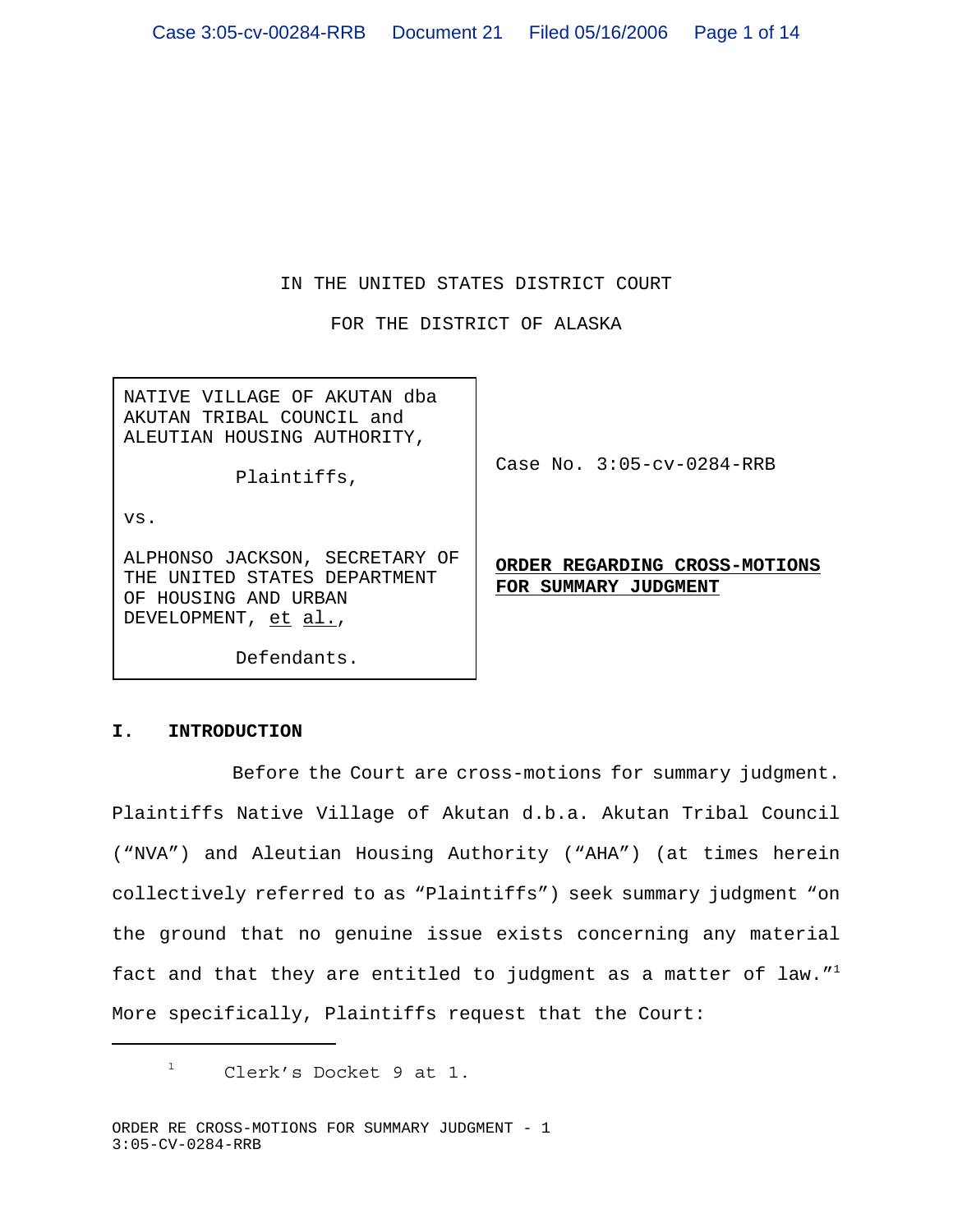(1) reverse [the United States Department of Housing and Urban Development's] rejection of NVA's application for a grant under the FY 2005 Indian Community Development Block Grant ("ICDBG") program as unsupported by substantial evidence and contrary to law, (2) declare that AHA is an eligible Community-Based Development Organization ("CBDO") under 24 CFR 1003.204(c) as a matter of law, and (3) remand this case to [the United States Department of Housing and Urban Development] with directions to continue processing NVA's application.<sup>2</sup>

The Defendants, Alphonso Jackson, Secretary of Housing and Urban Development; Wayne Mundy, Administrator, Alaska Office of Native American Programs, United States Department of Housing and Urban Development; and Donna Hartley, Director, Grants Management Division, Alaska Office of Native American Programs, United States Department of Housing and Urban Development (hereinafter collectively referred to as "HUD" or "Defendants"), oppose at Docket 14 and argue the Court should: (1) deny Plaintiff's Motion for Summary Judgment; and (2) dismiss this matter outright.<sup>3</sup> In

 $\overline{\phantom{a}}^2$  Id.

 $3$  Rules 12(b)(1) & (6) of the Federal Rules of Civil Procedure provide:

Every defense, in law or fact, to a claim for relief in any pleading, whether a claim, counterclaim, cross-claim, or third-party claim, shall be asserted in the responsive pleading thereto if one is required, except that the following options may at the option of the pleader be made by motion: (1) lack of jurisdiction over the subject matter, . . . (6) failure to state a claim upon which relief can be granted.

(continued...)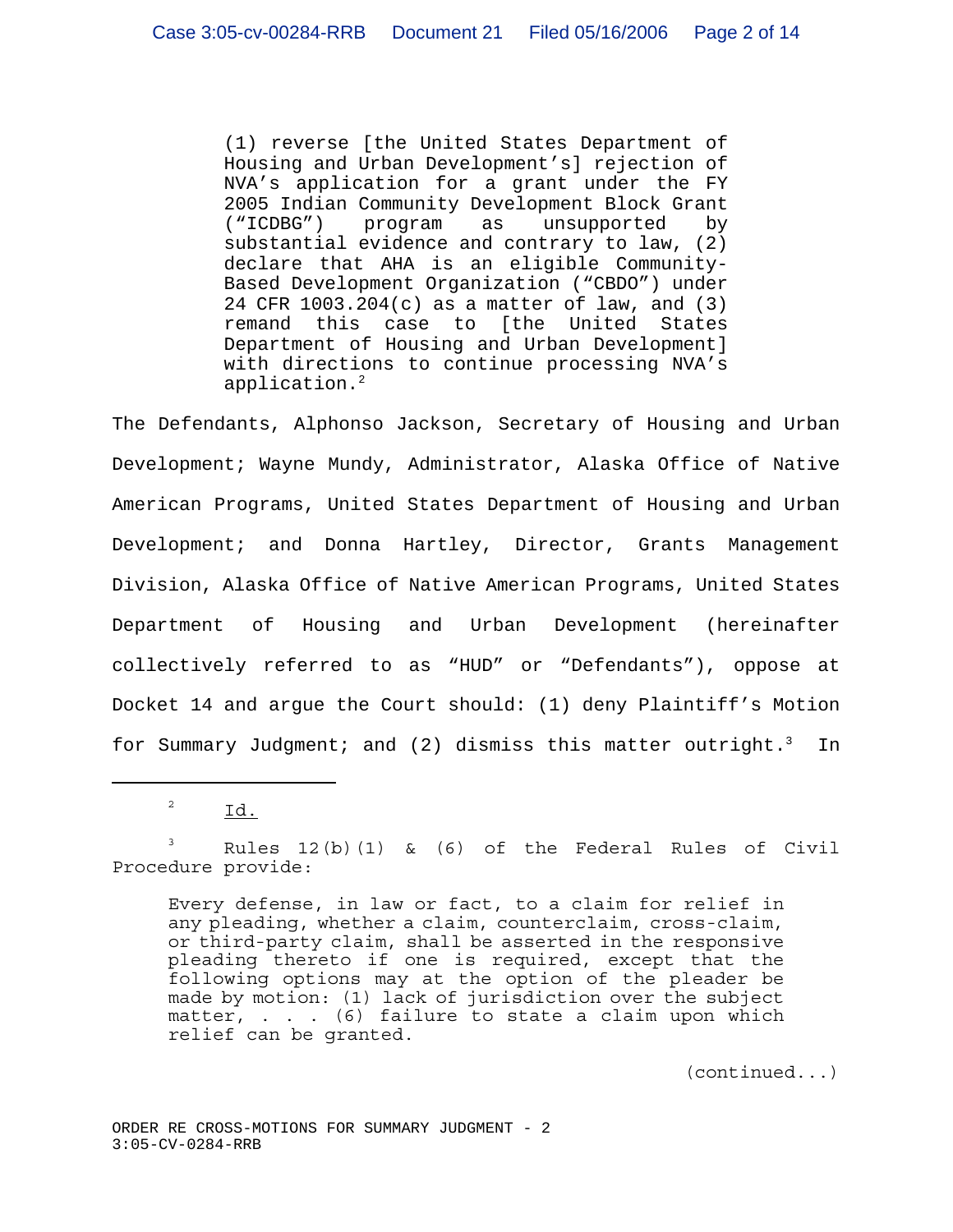particular, Defendants argue that they: (1) did not err in rejecting AHA as NVA's CBDO; (2) followed their regulations and therefore did not violate NVA's Fifth Amendment due process rights; and (3) did not violate NVA's due process rights by rejecting NVA's application without a notice and/or a hearing. The Court agrees with Defendants.

### **II. FACTS**

On or about August 25, 2005, "NVA filed an ICDBG application with HUD's Alaska Office of Native American Programs ("ONAP"). The application [sought] a \$500,000 grant to build a 4 plex in Akutan for low- and moderate-income tribal members."<sup>4</sup>

 $3$ (...continued) Fed. R. Civ. P. 12(b)(1) & (6).

Rule 12(b) further provides that,

If, on a motion asserting the defense numbered (6) to dismiss for failure of the pleading to state a claim upon which relief can be granted, matters outside the pleading are presented to and not excluded by the court, the motion shall be treated as one for summary judgment and disposed of as provided in Rule 56, and all parties shall be given reasonable opportunity to present all material made pertinent to such a motion by Rule 56.

Fed. R. Civ. P. 12(b).

In accordance with Fed. R. Civ. P. 12(b), and because the Court has considered matters outside the pleadings, Defendants' Motion to Dismiss has been converted to a Rule 56(b) Cross-Motion for Summary Judgment.

<sup>4</sup> Clerk's Docket 9 at 2 (citation omitted).

ORDER RE CROSS-MOTIONS FOR SUMMARY JUDGMENT - 3 3:05-CV-0284-RRB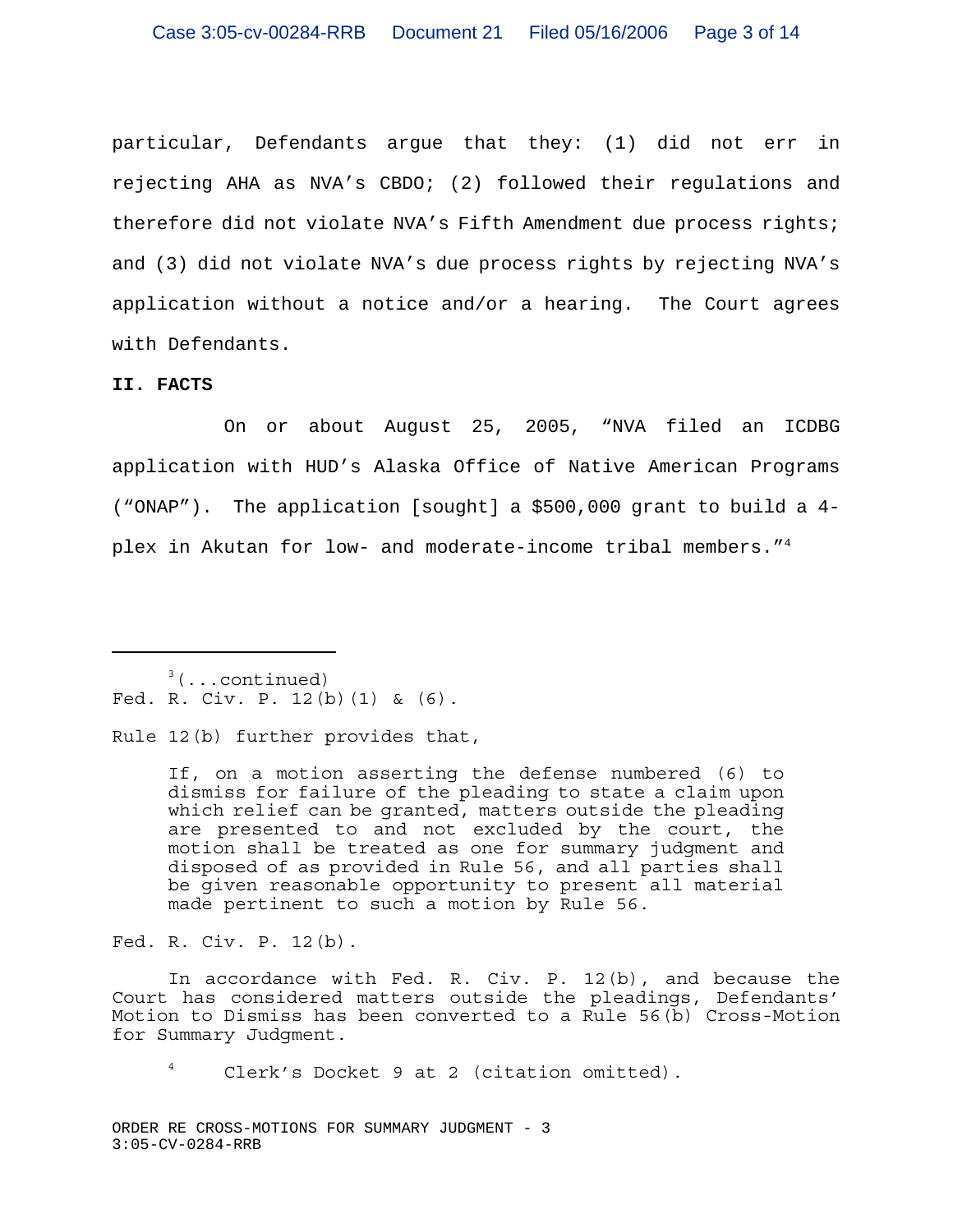NVA was competing with 38 other villages for grant funds.

Only 15 villages were to be awarded grants. NVA designated AHA as

its CBDO, pursuant to 24 C.F.R.  $\S$  1003.204(c),<sup>5</sup>

(c) Eligible CBDOs.

(1) A CBDO qualifying under this section is an organization which has the following characteristics:

(i) Is an association or corporation organized under State or local law to engage in community development activities (which may include housing and economic development activities) primarily within an identified geographic area of operation within the jurisdiction of the grantee; and

(ii) Has as its primary purpose the improvement of the physical, economic or social environment of its geographic area of operation by addressing one or more critical problems of the area, with particular attention to the needs of persons of low and moderate income; and

(iii) May be either non-profit or for-profit, provided any monetary profits to its shareholders or members must be only incidental to its operations; and

(iv) Maintains at least 51 percent of its governing body's membership for low-and moderate-income residents of its geographic area of operation, owners or senior officers of private establishments and other institutions located in and serving its geographic area of operation, or representatives of low- and moderate-income neighborhood organizations located in its geographic area of operation; and

(v) Is not an agency or instrumentality of the grantee and does not permit more than one-third of the membership of its governing body to be appointed by, or to consist of, elected or other public officials or employees or officials of an ineligible entity (even though such persons may be otherwise qualified under paragraph  $(c)$  (1)(iv) of this section); and

(vi) Except as otherwise authorized in paragraph (continued...)

 $5$  24 C.F.R. § 1003.204 provides: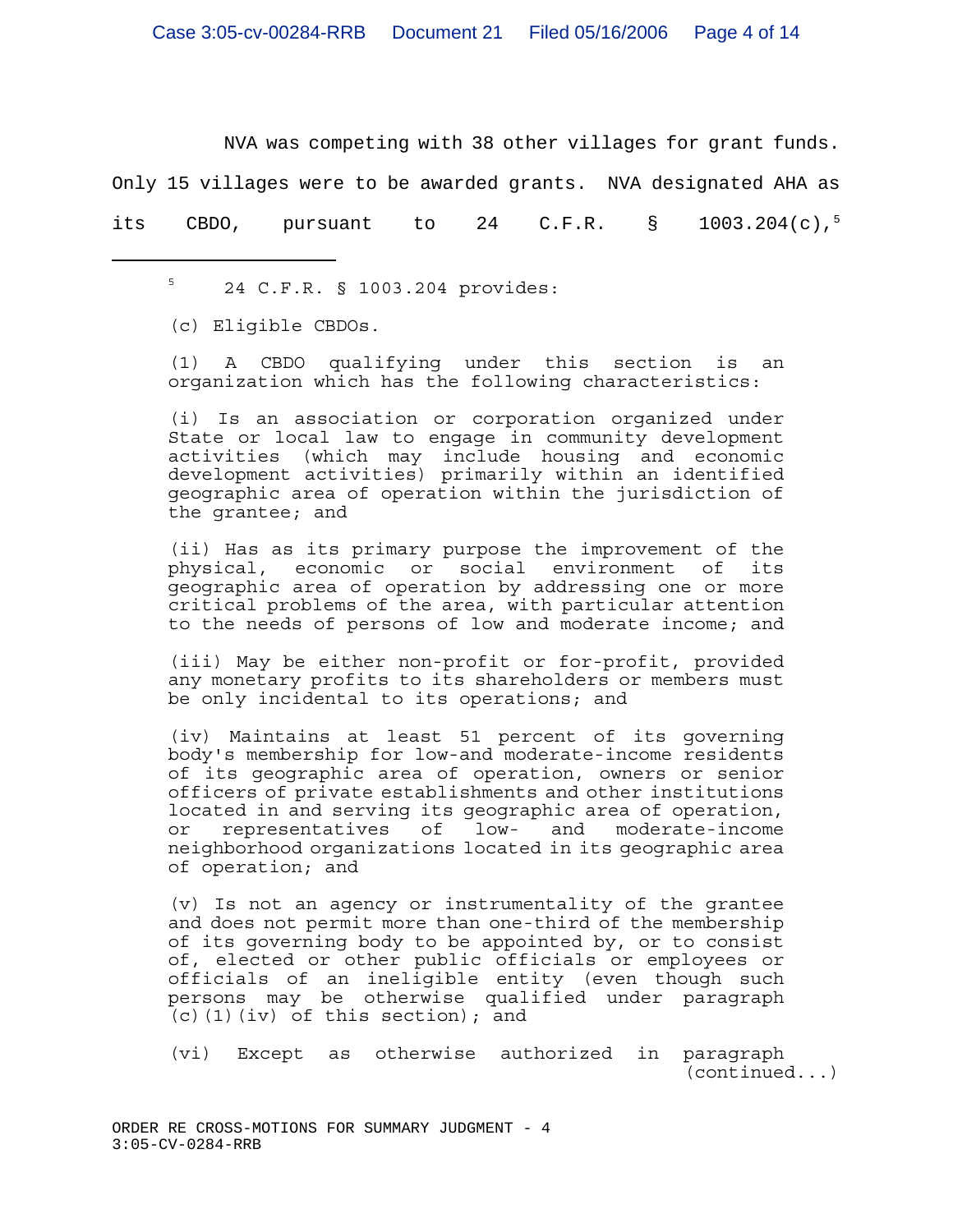$5$ (...continued)

 $(c)$  (1)(v) of this section, requires the members of its governing body to be nominated and approved by the general membership of the organization, or by its permanent governing body; and

(vii) Is not subject to requirements under which its assets revert to the grantee upon dissolution; and

(viii) Is free to contract for goods and services from vendors of its own choosing.

(2) A CBDO that does not meet the criteria in paragraph (c)(1) of this section may also qualify as an eligible entity under this section if it meets one of the following requirements:

(i) Is an entity organized pursuant to section 301(d) of the Small Business Investment Act of 1958 (15 U.S.C. 681(d)), including those which are profit making; or

(ii) Is an SBA-approved Section 501 State Development Company or Section 502 Local Development Company, or an SBA Certified Section 503 Company under the Small Business Investment Act of 1958, as amended; or

(iii) Is a Community Housing Development Organization (CHDO) under 24 CFR 92.2, designated as a CHDO by the HOME Investment Partnerships program participating jurisdiction, with a geographic area of operation of no more than one neighborhood, and has received HOME funds under 24 CFR 92.300 or is expected to receive HOME funds as described in and documented in accordance with 24 CFR 92.300(e); or

(iv) Is a tribal-based nonprofit organization. Such organizations are associations or corporations duly organized to promote and undertake community development activities on a not-for-profit basis within an identified service area.

(3) A CBDO that does not qualify under paragraphs  $(c)$  (1) or (2) of this section may also be determined to qualify as an eligible entity under this section if the grantee demonstrates to the satisfaction of HUD, through the provision of information regarding the organization's charter and by-laws, that the organization is sufficiently similar in purpose, function, and scope to (continued...)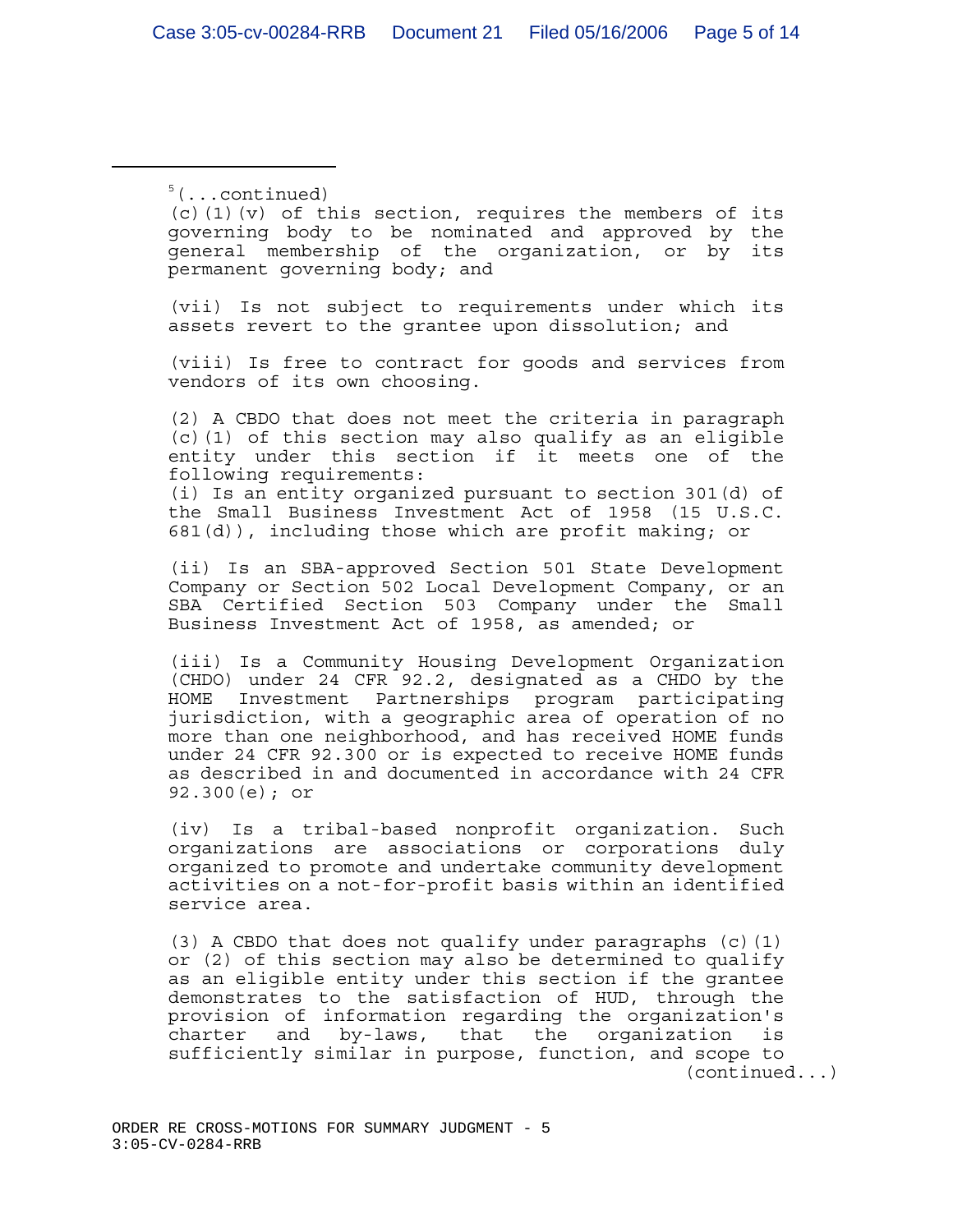to carry out the project.<sup>6</sup> The application was denied because Defendants determined "AHA did not meet the requirements for a CBDO under  $[24 \text{ C.F.R. } $ 1003.204(c)].$  "TWA requested reconsideration. Defendants denied the request and "reiterated that NVA failed to submit sufficient documentation to establish that AHA qualified as a CBDO, that the HUD Reform Act of 1989, [42 U.S.C. § 3537a], prevented HUD from contacting NVA during the application process,"<sup>8</sup> that its previous "decision was not 'subject to claims of error,' and that under the [Notice of Funding Availability ("NOFA")] and regulations NVA had no administrative remedies."9 This action followed.

#### **III. STANDARDS OF REVIEW**

#### **A. Agency Action**

The Administrative Procedures Act (APA) sets forth the standards governing judicial review of findings of fact made by federal administrative agencies. $10$  Pursuant to the APA, agency

 $5$ (...continued) those entities qualifying under paragraphs (c)(1) or (2) of this section. <sup>6</sup> Clerk's Docket 9 at 2 (citations omitted).

 $<sup>7</sup>$  Id. (citation omitted).</sup>

 $8$  Id. at 3.

 $\frac{9}{10}$  Id. (quoting 42 U.S.C. § 3537a).

<sup>&</sup>lt;sup>10</sup> See Dickinson v. Zurko, 527 U.S. 150, 152 (1999); Hells Canyon Alliance v. U.S. Forest Service, 227 F.3d 1170, 1176 (9th (continued...)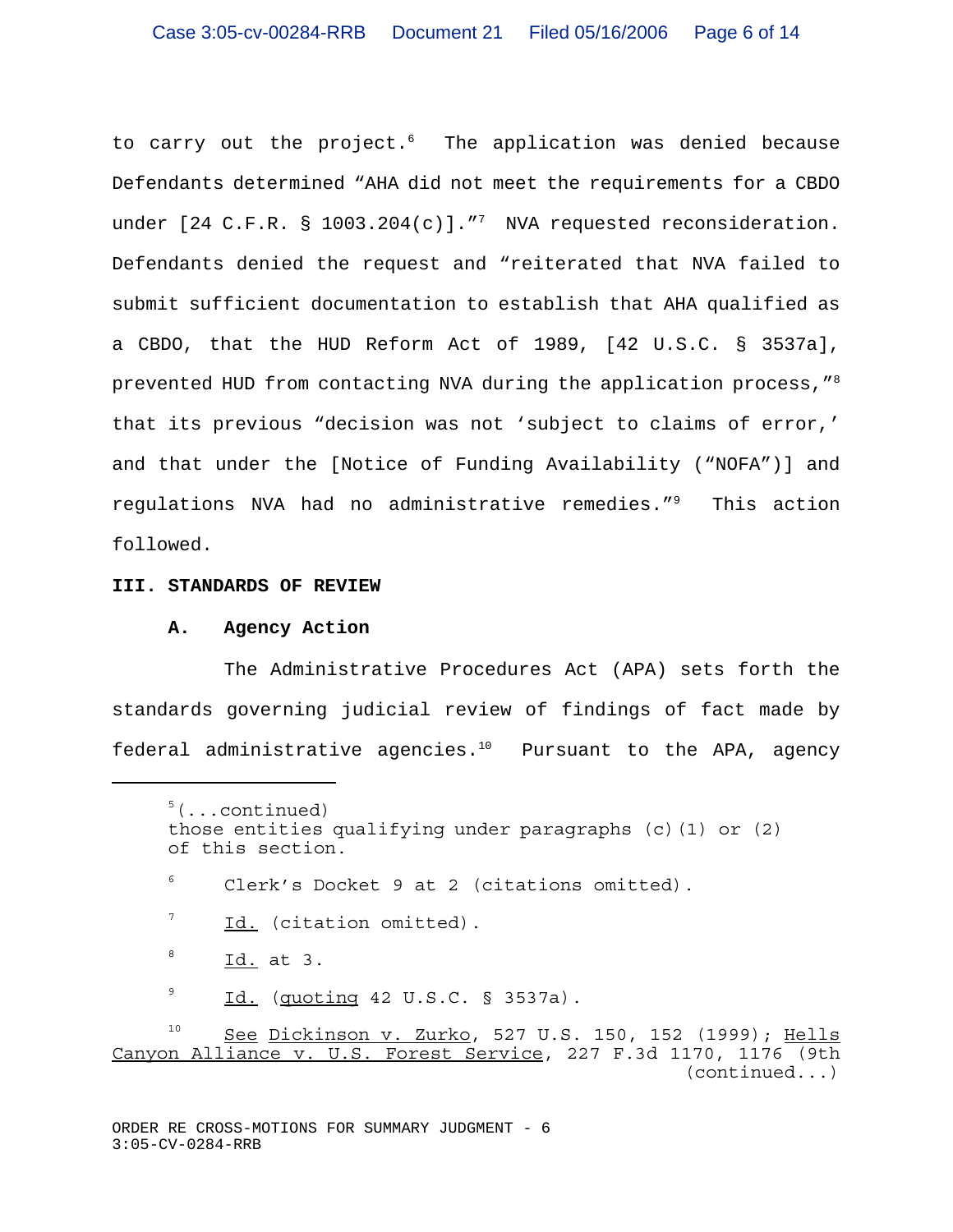decisions may be set aside only if an administrative agency's findings are found to be "(A) arbitrary, capricious, an abuse of discretion, or otherwise not in accordance with law; (B) contrary to constitutional right, power, privilege, or immunity; . . . [or] (D) without observance of procedure required by law."<sup>11</sup>

"Because this matter comes before the Court on crossmotions for summary judgement, the Court's function is to determine whether or not as a matter of law the evidence in the administrative record permitted the agency to make the decision that it did.  $''^{12}$ 

#### **B. Summary Judgment**

Rule 56 of the Federal Rules of Civil Procedure provides that summary judgment should be granted if there is no genuine dispute as to material facts and if the moving party is entitled to judgment as a matter of law. The moving party has the burden of showing that there is no genuine dispute as to material fact.<sup>13</sup> The moving party need not present evidence; it need only point out the

 $10$  (...continued)

Cir. 2000).

 $11$  5 U.S.C. § 706(2) (2001); see Brower v. Evans, 257 F.3d 1058 (9th Cir. 2001).

 $12$  Fishing Company of Alaska v. U.S., 195 F. Supp. 2d 1239, 1247 (W.D. Wash. 2002)(citation omitted).

 $13$  Celotex Corp. v. Catrett, 477 U.S. 317, 323 (1986).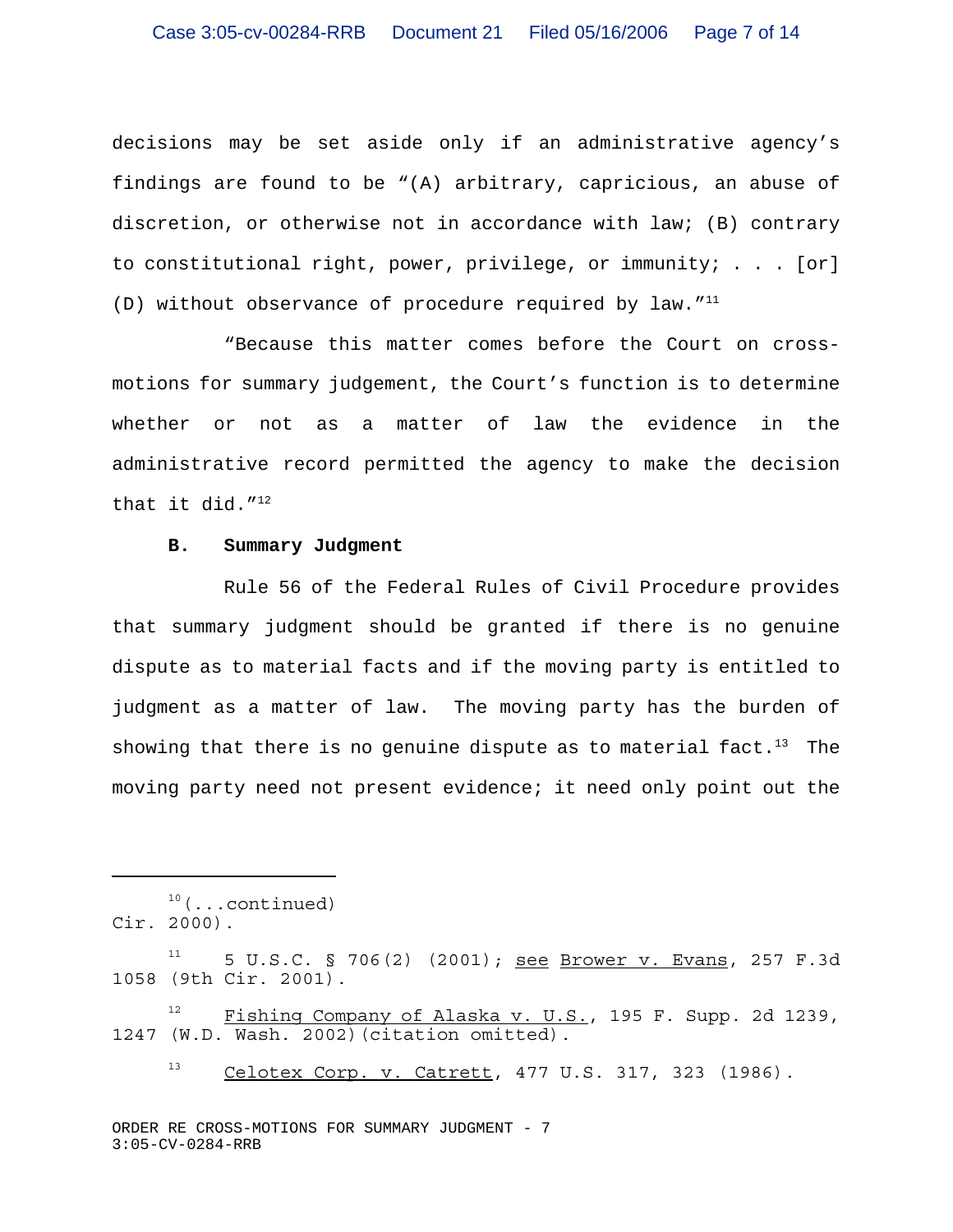lack of any genuine dispute as to material fact.<sup>14</sup> Once the moving party has met this burden, the nonmoving party must set forth evidence of specific facts showing the existence of a genuine issue for trial. $15$  All evidence presented by the non-movant must be believed for purposes of summary judgment, and all justifiable inferences must be drawn in favor of the non-movant.<sup>16</sup> However, the nonmoving party may not rest upon mere allegations or denials, but must show that there is sufficient evidence supporting the claimed factual dispute to require a fact-finder to resolve the parties' differing versions of the truth at trial. $17$ 

#### **IV. DISCUSSION**

"Because the requested ICDBG funds would be used for a new 4-plex rental housing construction project, NVA was required to designate a [CBDO] to carry out the activity . . . .  $T^{18}$  In doing so, the applicable guidelines demanded that the designation be specific. Indeed, 70 Fed. Reg. 13,684 provided: "Be specific to address all aspects of each relevant criterion and thresholds."<sup>19</sup>

<sup>15</sup> Anderson v. Liberty Lobby, Inc., 477 U.S. 242, 248-9 (1986).  $^{16}$  Id. at 255.

- 
- $17$  Id. at 248-9.
- 18 Clerk's Docket 14 at 4.
- $19$  70 Fed. Reg. 13,684 (emphasis in original).

 $^{14}$  Id. at 323-325.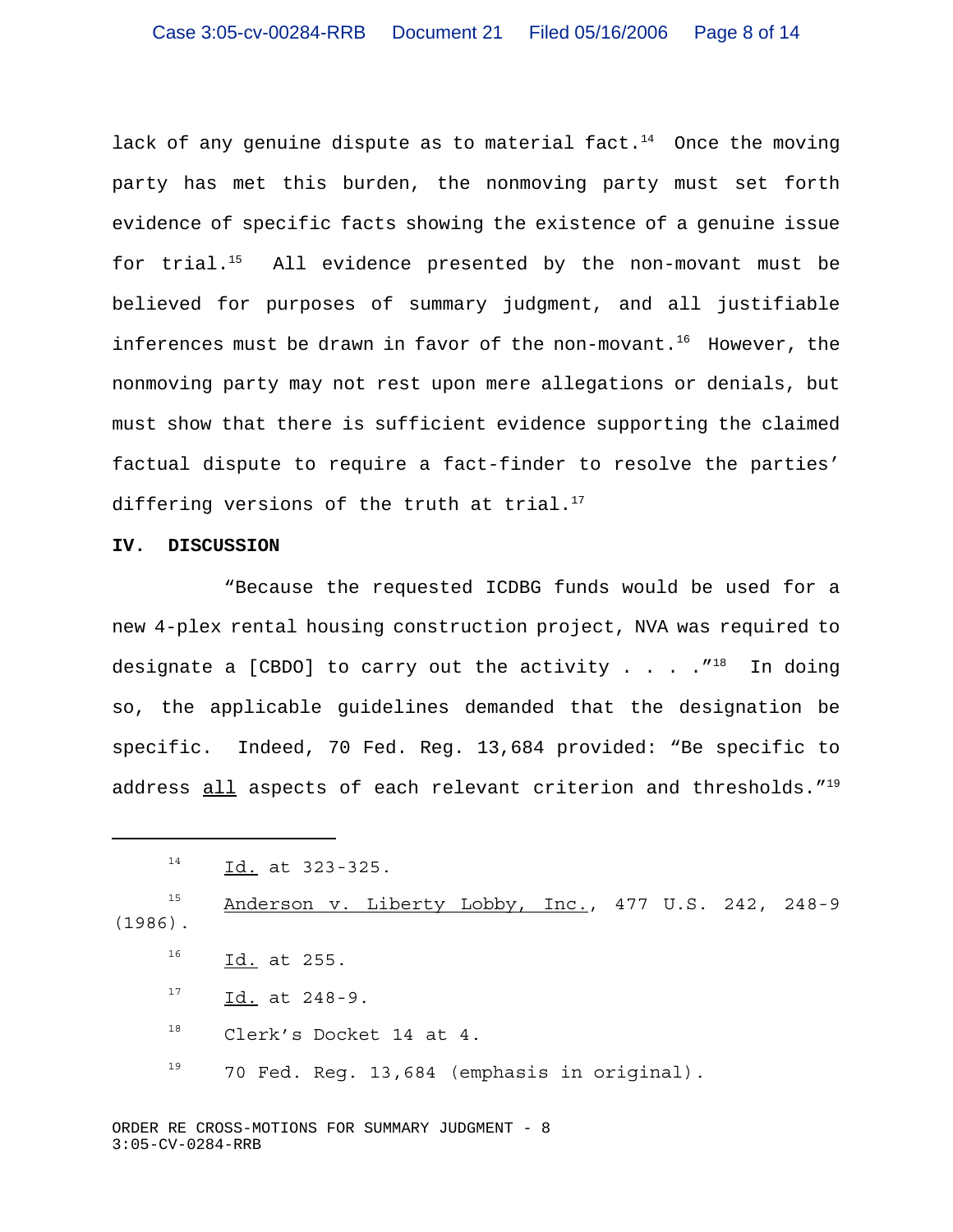It further provided: "It is important that these items be addresses as completely as possible since you may not submit additional information to address them once the application is submitted.  $720$ 

Armed with this information, "NVA provided a tribal resolution designating and authorizing [AHA] as its representative for the submission of the ICDBG application . . .  $\cdot$   $\cdot$   $\cdot$  However,

> [N]o tribal resolution was provided formally designating AHA as NVA's CBDO. Instead, AHA, on behalf of NVA, provided one sentence in the application's "Community Development Statement," stating: "In accordance with 24 C.F.R. § 1003.302(b) new housing construction will be implemented by AHA as the [CBDO]."<sup>22</sup>

NVA also "provided a one-page narrative; a copy of Title 18, Chapter 18, Chapter 55, Article 4 of the Alaska Statutes (AS 18.55.995-998), and AHA's bylaws as support for AHA's qualifications as a CBDO. $123$  In particular, the narrative provided: "The aforementioned description describes AHA as a CBDO as defined in § 1003.204 of the regulations governing the ICDBG." $^{24}$ 

Notwithstanding, and although it referenced 24 C.F.R. § 1003.204, the information package NVA provided Defendants

- $21$  Clerk's Docket 14 at 8.
- $22$  Id. (citation omitted) (emphasis added).
- $23$  Id. (footnote omitted) (citation omitted).
- $24$  Id. at 9 (citation omitted).

 $^{20}$  Id. (emphasis added).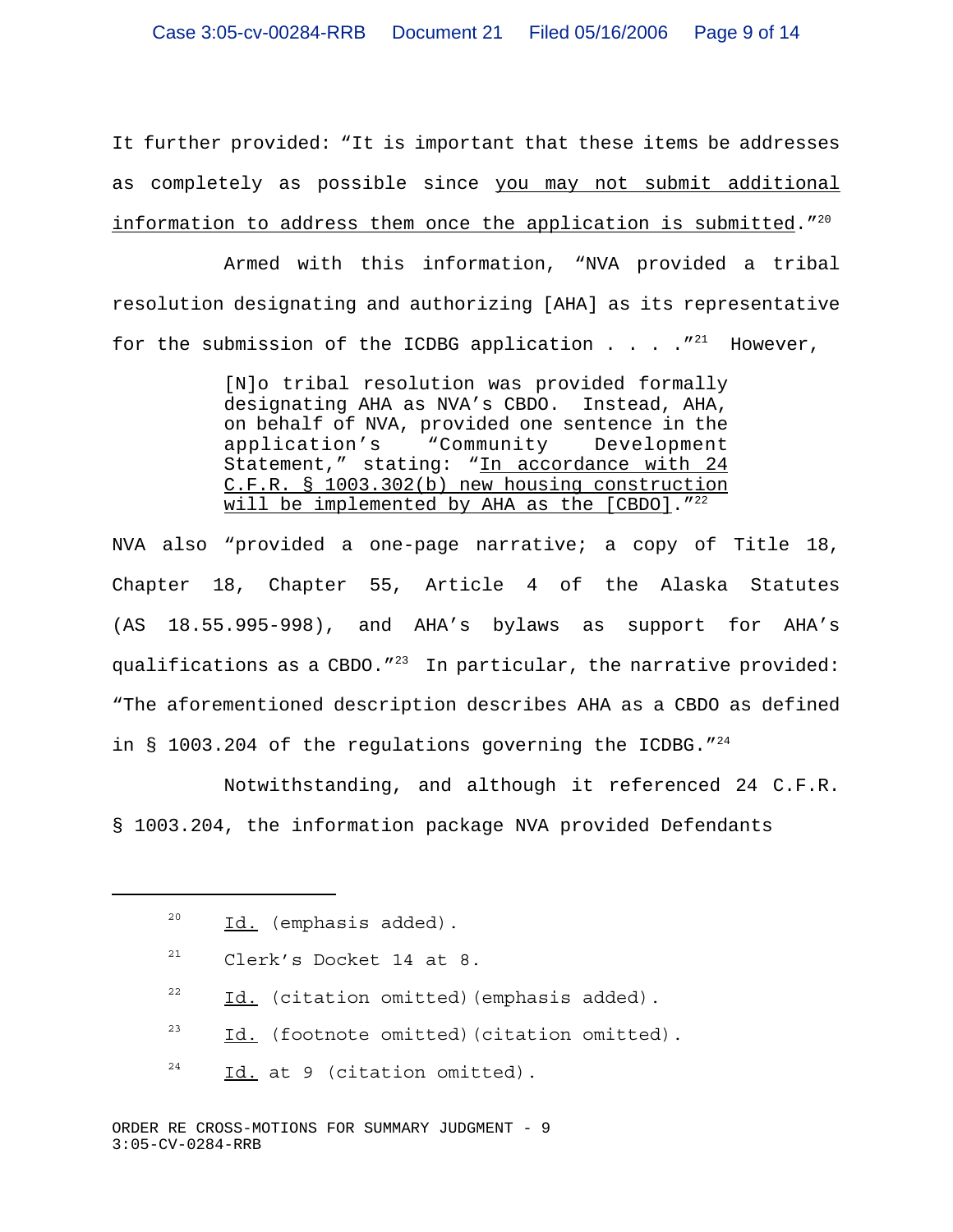[D]id not indicate under which provisions (i.e., 24 C.F.R. § 1003.204(c)(1), (2) or (3)) it claimed AHA's CBDO eligibility; nor did it make any arguments or assertions directed at any of these provisions to demonstrate AHA's eligibility.<sup>25</sup>

While this may appear hyper-technical on its face, the requirement to set forth a CBDO was not unreasonable and, in a competitive process, absent evidence of disparate treatment, the rejection of NVA's application cannot be viewed as unlawful.

## **A. Defendants did not err in rejecting AHA as NVA's CBDO**.

In order to qualify as a CBDO, AHA was required to meet the criteria specified at 24 C.F.R. §  $1003.204(c)(1)$ , (2), or (3). Plaintiffs concede AHA does not meet the criteria specified at 24 C.F.R. §  $1003.204(c)(1).^{26}$  Plaintiffs allege, however, that an examination of AHA's charter and bylaws, in conjunction with Alaska Stat. § 18.55.996,<sup>27</sup> establishes, as a matter of law, that AHA is "tribally-based" and is, therefore, an eligible CBDO pursuant to 24 C.F.R. §  $1003.204(c)(2).^{28}$  Defendants counter and argue AHA "is an organization based on state law and created by an association within a 'Region compromised of approximately 100,000 square miles'

 $^{25}$  Id.

<sup>26</sup> Clerk's Docket 16 at 2.

 $27$  Alaska Stat. § 18.55.996 addresses the creation of Regional Native Housing Authorities in Alaska.

 $28$  Clerk's Docket 14 at 17.

ORDER RE CROSS-MOTIONS FOR SUMMARY JUDGMENT - 10 3:05-CV-0284-RRB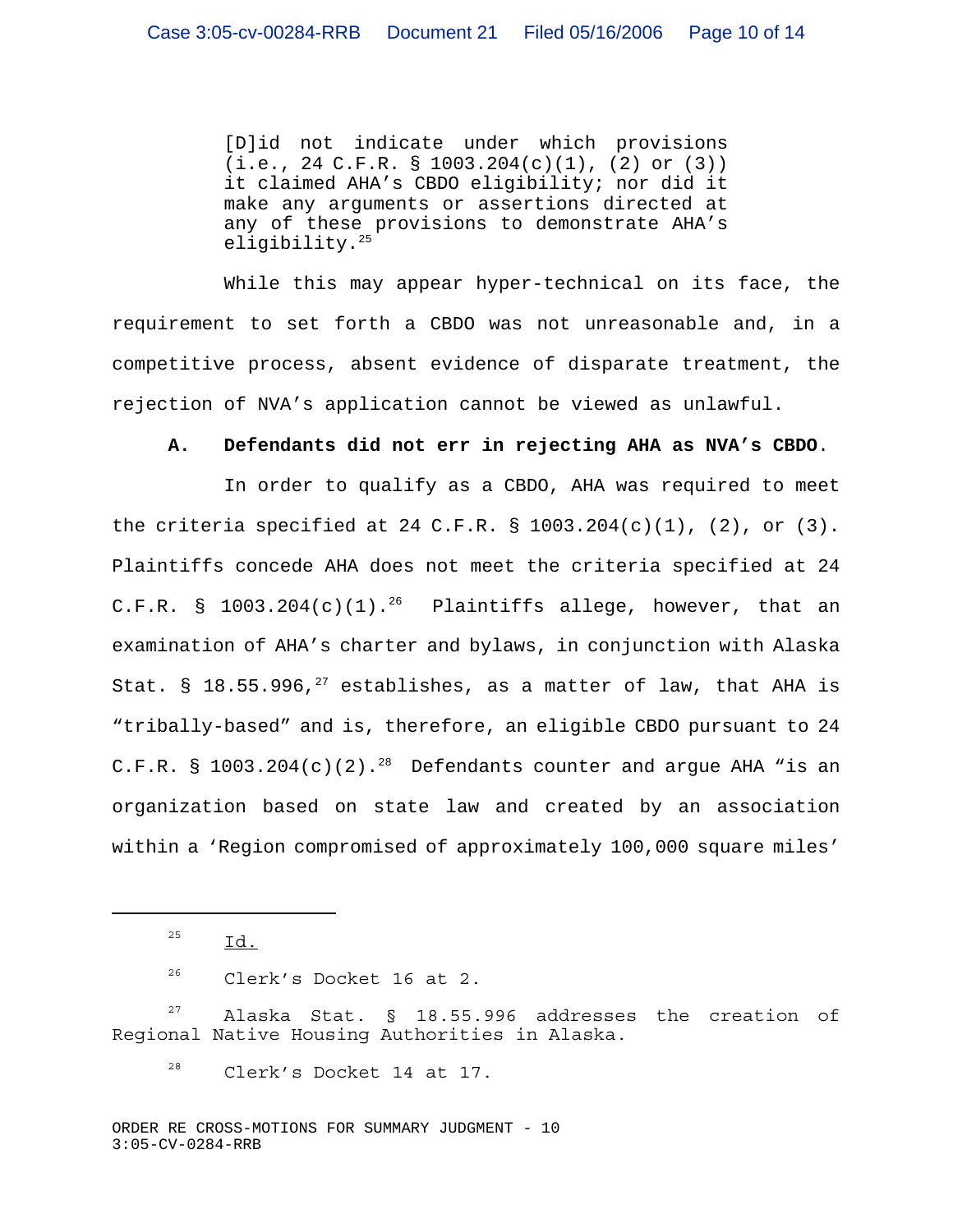and '12 Federally recognized tribes'"<sup>29</sup>; whereby, it "does not qualify as a CBDO under 24 C.F.R. § 1003.204(c)(2)  $\ldots$ ,  $\ldots$  ,  $\ldots$  and, even if it was "tribal-based," Plaintiffs failed to provide support of that argument in their application for ACDBG funds. Because the Court agrees with the later of the two arguments, it needn't address the prior.

Even if AHA were "tribally-based," Plaintiffs failed to adequately and/or specifically demonstrate that AHA was "triballybased" via their ICDBG application. As a result, their application was denied. The denial was not an abuse of Defendants' discretion. Indeed, Plaintiffs were on notice of the specificity requirement(s) when they submitted their application.<sup>31</sup> Plaintiffs' 24 C.F.R. § 1003.204(c)(3) claim fares no better.

Pursuant to 24 C.F.R.  $\S$  1003.204(c)(3), AHA may also qualify as a CBDO - if the grantee:

> [D]emonstrates to the satisfaction of HUD, through the provision of information regarding the organization's charter and by-laws, that the organization is sufficiently similar in purpose, function, and scope to those entities

 $\frac{29}{10}$  Id. at 20-21 (citation omitted).

 $30$  Id. at 21 (footnote omitted).

 $31$  Although bureaucratic requirements are oftentimes tedious and/or frustrating, we must follow established procedures, and/or play by the appropriate rules; especially, when seeking grant money and/or discretionary funds. The failure to do so frequently leaves little or no recourse.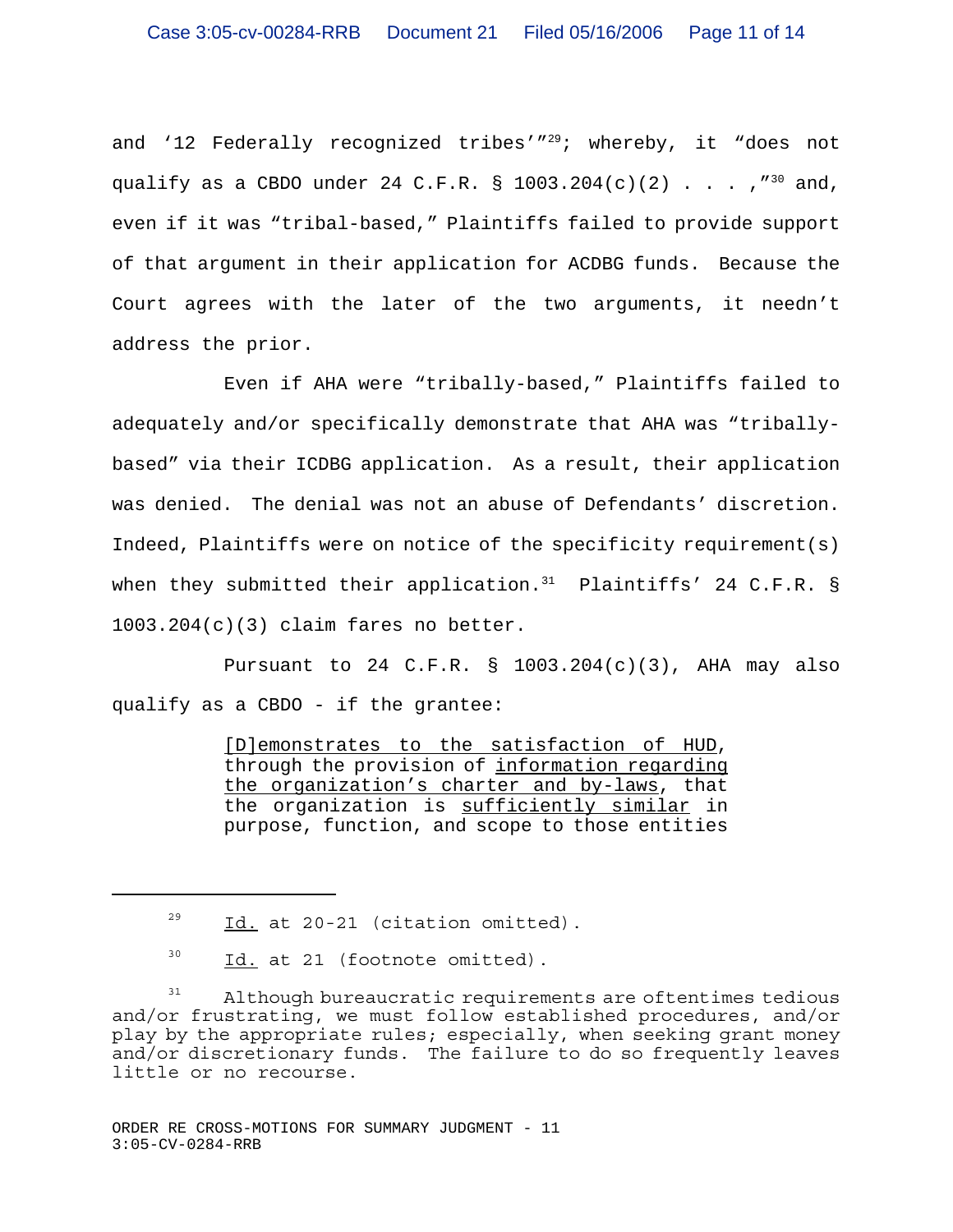qualifying under [24 C.F.R. § 1003.204(c)(1) or (2)].32

Plaintiffs argue "that AHA is not only sufficiently similar, it is substantially similar . . . in purpose, function and scope to an entity qualifying under 24 C.F.R. § 1003.204(c)(1) and  $(2)$ .  $''^{33}$  Defendants dispute this claim and argue that:

> NVA's narrative did not indicate under which provisions of that regulation (i.e., 24 C.F.R. § 1003.204(c)(1), (2) or (3)) it claimed AHA's CBDO eligibility; nor did it make any arguments or assertions directed at any of these provisions to "demonstrate" AHA's eligibility.<sup>34</sup>

The Court agrees.

Defendants did not abuse their discretion in finding that NVA failed to comply with 24 C.F.R. § 1003.204(c)(3). Simply put, NVA did not adequately demonstrate the "similarity" it claimed - to Defendants' satisfaction. As a result, the Court concludes that it was neither arbitrary nor capricious for Defendants to deny and/or reject NVA's request for ICDBG funds pursuant to this section. ///

///

 $32$  24 C.F.R. § 1003.204(c)(3)(emphasis added).

 $33$  Clerk's Docket 14 at 23.

<sup>34</sup> Id. Although Defendants concede "that AHA might be an eligible CBDO . . . , " Clerk's Docket 16 at 7, n.2 (quoting Clerk's Docket 14 at 16, 24-25), Plaintiffs' failure to sufficiently and specifically complete their application, as directed by the Federal Register, was detrimental to their funding request.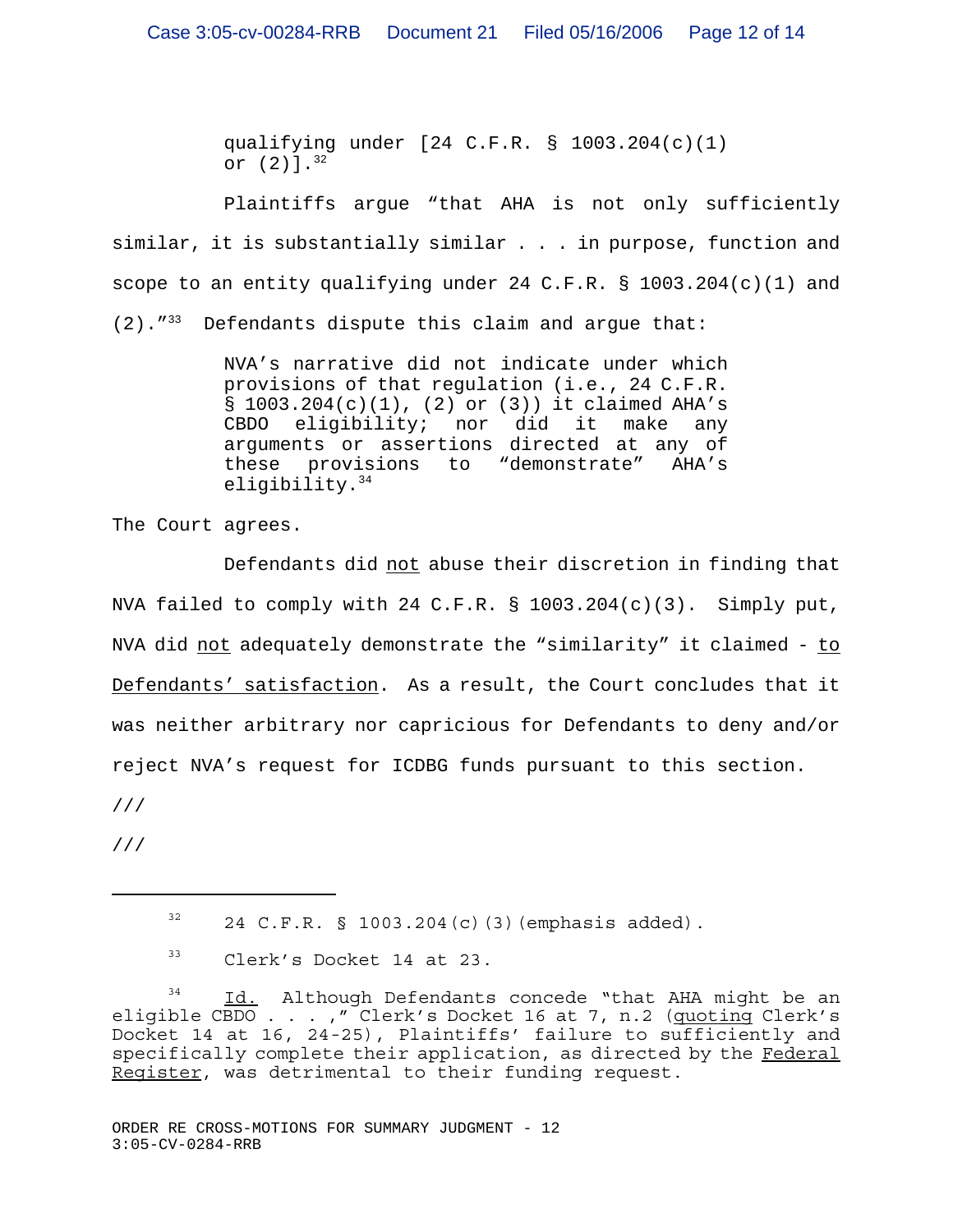# **C. Defendants' actions did not violate NVA's due process rights.**

Plaintiffs next assert that the rejection of their application without notice and/or an opportunity for a hearing violated their due process rights. Plaintiffs' assertion, however, is misplaced. By merely submitting a request for CDBG funds, Plaintiffs did not establish a "protected property interest."

"To have a property interest in a benefit, a person clearly must have more than an abstract need or desire for it. He must have more than a unilateral expectation of it. He must, instead, have a legitimate claim of entitlement to it."35 "Submitting an application in a competitive grant program like the ICDBG NOFA establishes no legitimate claim of entitlement and, thus no protected property interest."<sup>36</sup>

> Indeed, "[The Supreme Court has] never held that applicants for benefits, as distinct from those already receiving them, have a legitimate claim of entitlement protected by the Due Process Clause of the Fifth or Fourteenth Amendment."<sup>37</sup>

Plaintiffs also claim that Defendants violated their own regulations "by rejecting NVA's application without providing

<sup>36</sup> Clerk's Docket 14 at 39 (emphasis added).

<sup>&</sup>lt;sup>35</sup> Board of Regents of State Colleges v. Roth, 408 U.S. 564, 577 (1972).

 $\frac{37}{10}$  Id. (quoting Lyng v. Payne, 476 U.S. 926, 942 (1986)(citing Walters v. National Ass'n of Radiation Survivors, 473 U.S. 305, 320, n.8 (1985))).